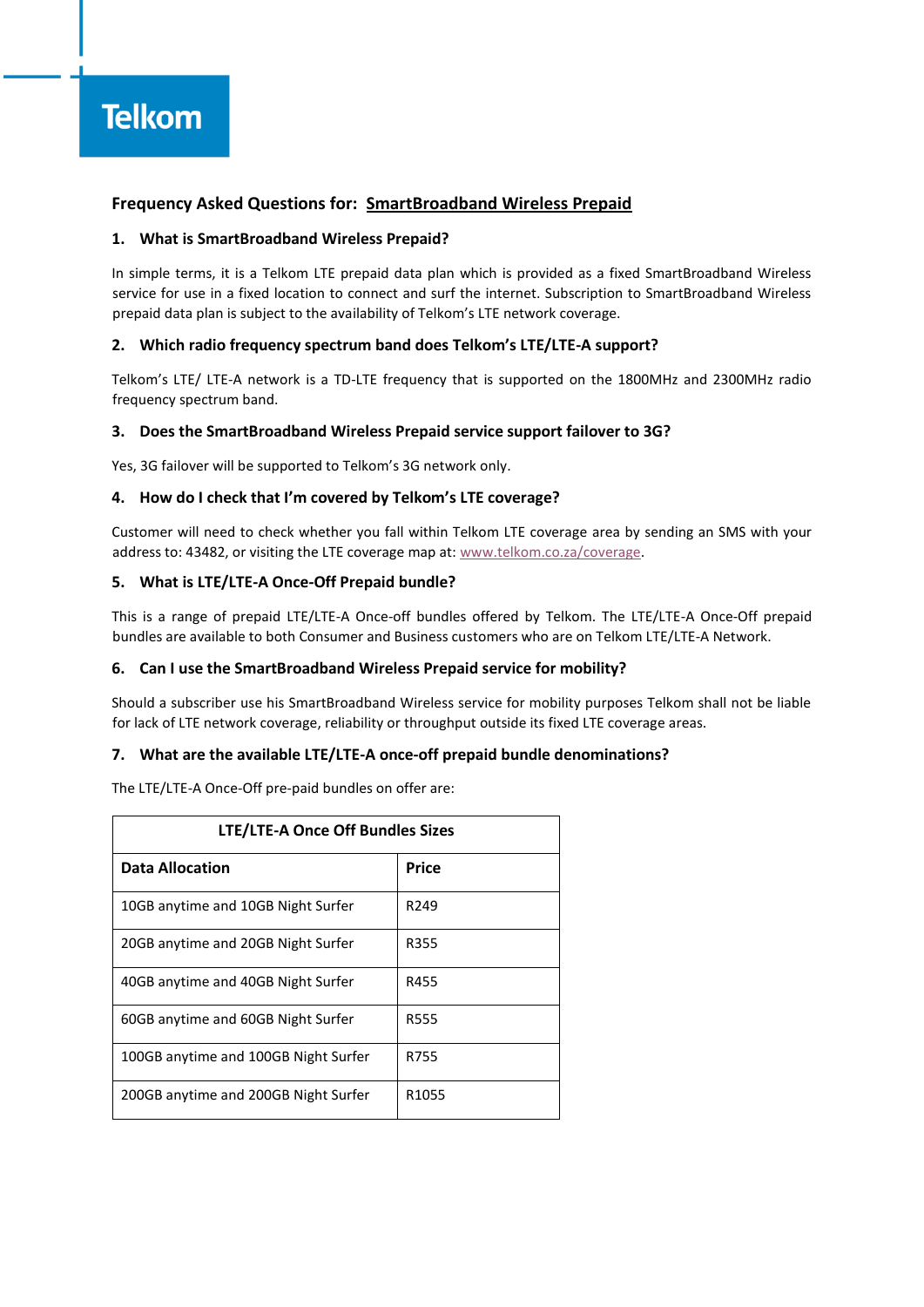# **8. How long will the LTE/LTE-A Once-off prepaid bundle be valid for?**

The LTE/LTE-A Once-off prepaid bundles will be valid for 61 days for Anytime data and 31 days for Night Surfer from the activation date.

For example, a customer who purchase 20GB LTE/LTE-A Once Off data bundles which comes with 20GB Anytime data + 20GB Night Surfer data on 1st November. The Anytime data shall expire on the 31st December and the Night Surfer data shall expire in 31days.

## **9. What does the LTE/LTE-A Once- Off prepaid bundle includes?**

The LTE/LTE-A once-off prepaid bundles shall include both anytime data and night surfer data.

#### **10. Does the LTE/LTE-A Once-off Pre-paid bundles have night surfer data?**

Yes, The LTE/LTE-A once-off prepaid bundles shall include night surfer data that's can be used between 12am – 7am.

## **11. Who can purchase the LTE/LTE-A Once-off prepaid bundles?**

The LTE/LTE-A Once-off prepaid bundles shall be available to be purchased by SmartBroadband Wireless, Smart Broadband Wireless LTE-A, SmartBroadband Wireless Uncapped and SmartBroadband Wireless Prepaid subscribers only over and above the current bundles they can purchase.

#### **12. Who is not eligible to purchase the LTE/LTE-A Once-off prepaid bundles?**

Existing prepaid rate plan subscribers will not be able to purchase the new LTE Prepaid bundles.

# **13. Will I be charged the same rates for out-of-bundle rates, when I've used all my In-bundle Data?**

No, the out-off bundle data rate of R0.30 shall apply.

#### **14. What is a data bundle transfer?**

Data bundle transfer is a free value-added service that allows SmartBroadband Wireless prepaid customers to transfer data to a SmartBroadband Wireless post-paid and/or SmartBroadband Wireless Prepaid only within the Telkom Mobile network.

#### **15. A SmartBroadband Wireless LTE/LTE-A post-paid and Which data bundle can I transfer?**

Data Bundle Transfer service shall only support LTE/LTE-A Once-Off data bundles. Promotional, bonus data and subscribers on unlimited data plans shall not be permitted for data bundle transfer.

#### **16. How much data bundle can I transfer?**

With data transfer service, you can transfer up to 1GB a day and up to 10GB a month.

#### **17. What are the data bundle denomination I can transfer?**

The Data denominations to be transferred are 25MB, 50MB, 100MB, 250MB, 500MB and 1GB.

#### **18. Is there a limit to the data bundles you can transfer?**

A subscriber shall be allowed to transfer up to 1GB a day and 10GB a month per MSISDN. Customers shall be able to transfer as many times until the daily and monthly limits are reached.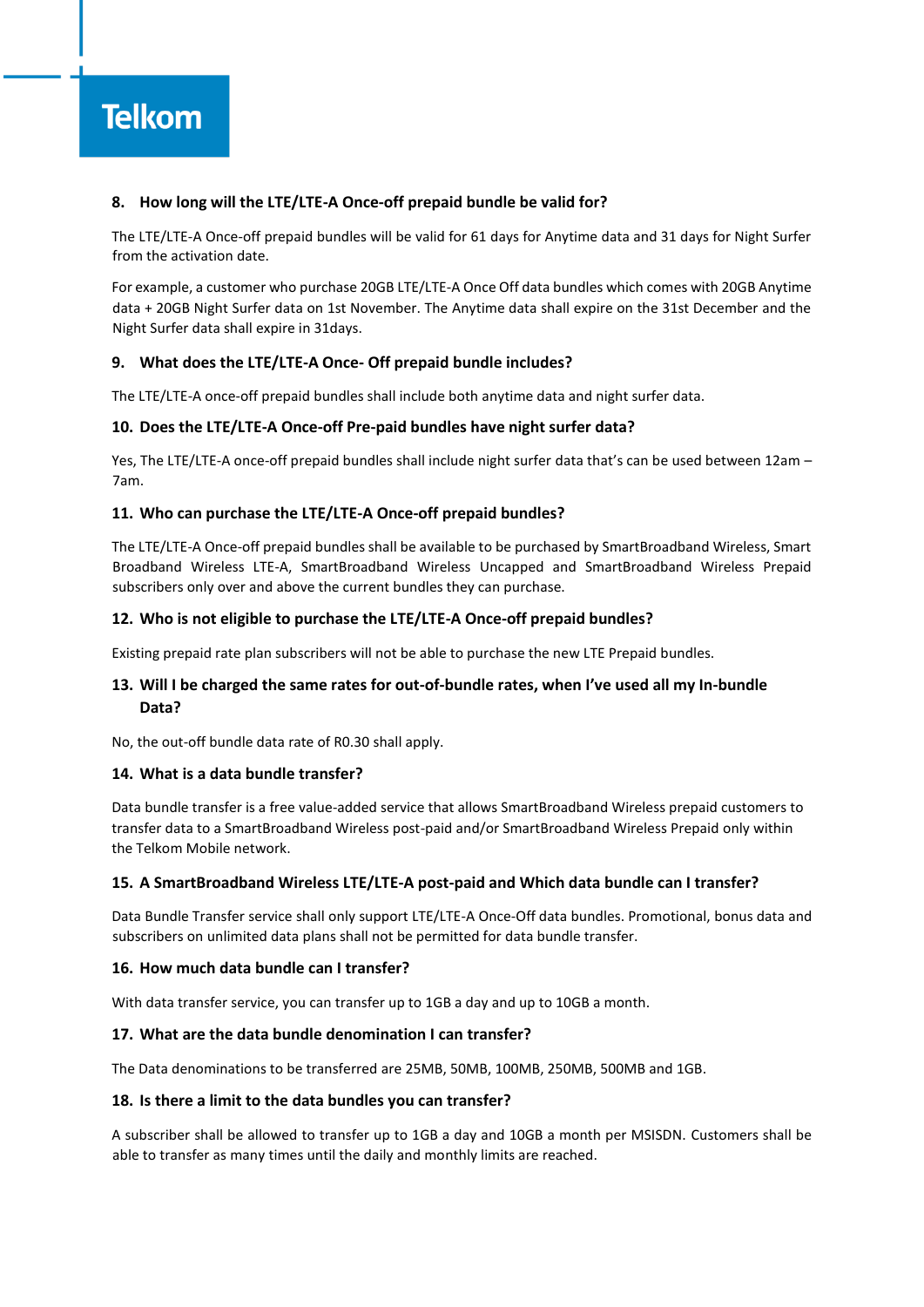

## **19. How can I make a data bundle transfer?**

Data bundle transfer capability shall be enabled the Self-Service Portal, Telkom App (Android & iOS) and USSD menu (\*180#)

#### **20. Will the transferred data bundle be prorated?**

The data bundles shall not be prorated and the subscriber shall be able to utilize the data transferred until it is fully consumed.

#### **21. How long will the data bundle transferred be valid for?**

Validity period of the donated data bundle shall be as per the donor validity period.

# **22. If I have more than one LTE/LTE-A Once-Off data bundles, which one must I first transfer data from?**

In a case where a customer has two or more LTE/LTE-A once-off data bundles available, the customers shall be allowed to transfer data from the first purchased LTE/LTE-A once-off bundle once depleted they can then transfer from the next available LTE/LTE-A once-off data bundle.

#### **23. Can I transfer a data bundle to subscribers from other Mobile Network Operators?**

No, data bundle transfer shall not be permitted to or from other Mobile Network Operators.

#### **24. Can I transfer the donated data bundle?**

Customers shall not be allowed to transfer the donated data bundle.

#### **25. Do I receive the transferred data immediately?**

Data Bundle transfer shall happen in real-time between the donor and the recipient.

#### **26. How will I know if the data bundle transfer is successful?**

Successful Data Bundle Transfer: Both donor & recipient subscribers shall receive SMS notification stating that the Data Bundle transfer has been completed successfully. The SMS will state the bundle size and the transferring customer's mobile number.

# **27. How do I check the data bundle balance?**

Balance check shall be performed to see if there is enough credit of MB for transfer to take place. The recipient shall be able to perform balance check on the donated data bundle.

#### **28. What happens if I transfer to the wrong MSISDN?**

Once the bundle has been transferred, the transfer cannot be reversed. Pop-up message shall be presented to the donor screen to confirm if the MSISDN is the correct one before the send button is presented.

#### **29. What happens when my donated data bundle expires and I still have not used up the bundle?**

Unused donated data bundle shall not carry over, when the bundle expires you will forfeit all the unused data. Should the subscriber deplete his/her donated data bundle allocated, she/he may purchase another data bundle.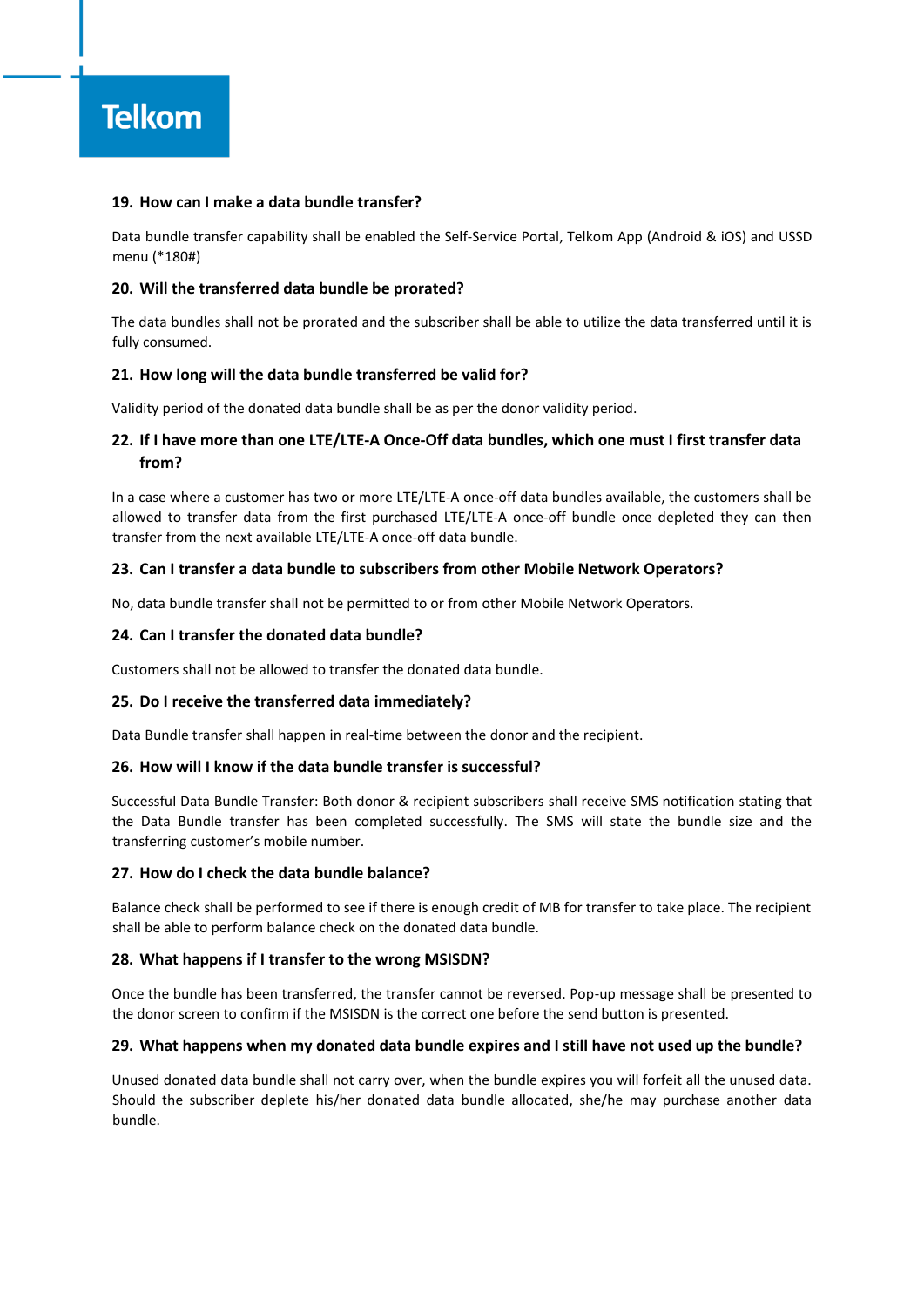# **Telkom**

# **30. How do I purchase the LTE/LTE-A once-off prepaid bundles?**

You can purchase LTE/LTE-A once-off bundles via:

- USSD by typing \*180#
- Via the self-service portal
- Via the Telkom Apps (IOS and Android)
- Or at a Telkom store

## **STEP by Step process using the channels:**

## **Telkom Self Service Portal:**

- 1. Open your web browser and type in and connect to the following URL: [www.telkom.co.za](http://www.telkom.co.za/)
- 2. Click on **Login** and if you do not have an account click on **Register** otherwise click **Login**
- 3. Once you are logged in, to purchase *Once Off bundles*, scroll down to and select **Purchase Bundle** and follow the on-screen instructions.
- 4. To purchase *Recurring Bundles,* select the **Manage Subscriptions** menu
- 5. Select the applicable mobile number and click the **Load Subscriptions** menu and follow the on-screen instructions.

# **USSD:**

- 1. Dial \*180#
- 2. Choose option 1: Bundle Purchases
- 3. Select Option 2: Data Bundle
- 4. Select Option 1: LTE/LTE-A Bundles
- 5. Choose Option 1: to Continue
- 6. Select to purchase the bundle of your choice

# **Telkom App:**

- 1. Choose the TOP UP Menu on the Telkom App
- 2. Select Data Bundles
- 3. Choose Bundle Type
- 4. Then select LTE/LTE-A Once Off
- 5. Choose Bundle of your Choice
- 6. Select Payment Method and Choose
- 7. Click NEXT and Click Continue

# **31. How do I check my data balance?**

- Log in to the Telkom Mobile Self Service portal at: <https://selfservice.telkom.co.za/rococo/public/content/interstitial> [to](https://selfservice.telkom.co.za/rococo/public/content/interstitial) view your data balance.
- Send an SMS via your modem dashboard to 188 to receive your data balance.
- Dial \*188# under the USSD tab on your data modem dashboard.
- Insert your SIM card into a handset/mobile phone then dial \*188# or send an SMS to 188

# **32. Is there a limit to the number of times I can purchase LTE/LTE-A Once-off prepaid bundles?**

No. You may purchase any of the LTE/LTE-A Once-off pre-paid bundle as many times as you wish and First In First Out shall apply to the order of consumption.